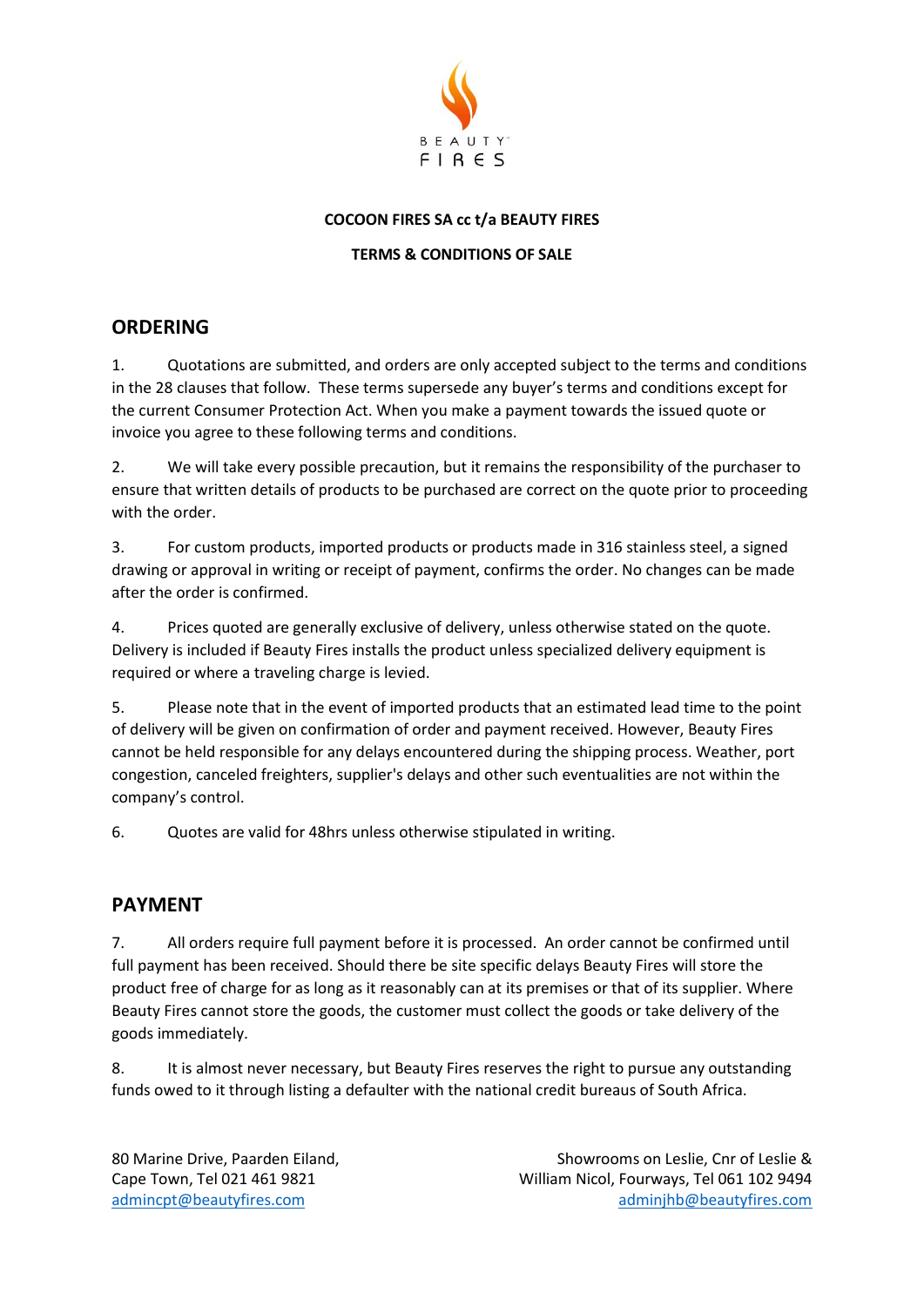

# **DELIVERY/CONTACT**

9. ALL DELIVERIES QUOTED are for delivery only and do not include unpacking, handling, assembly, and installation, unless Beauty Fires is handling the installation. Any delivery requirements must be discussed at the time of placing an order and costs to be confirmed prior to delivery.

10. Where Beauty Fires is not installing or delivering and delivery is done by courier, the delivery is deemed "roadside" and does not include moving the goods indoors unless special delivery arrangements have been made. Especially, and more specifically, for heavy goods such as braais and fireplaces exceeding 70kg's. The client must have extra hands on site to offload and move the goods indoors.

11. Failed scheduled deliveries (client not available, access refused or no accessible site route) can be charged at the current Beauty Fires standard rate or the courier rate.

12. All delivery times quoted are approximate and subject to change prior to delivery. If, for any reason delivery is delayed we do not accept liability of any consequential loss but we will arrange a new date for delivery as soon as possible thereafter. Beauty Fires use the services of courier companies to deliver our goods around the country, It is therefore not possible to offer specific delivery time during the scheduled delivery day. However, the delivery will be confirmed to be AM or PM.

13. All deliveries must be signed for and checked by the client. Any claim regarding missing packages or damaged items must be made within 24 hours of receipt of goods, by telephone, followed by a written confirmation. Inspection of the packaging must be done with delivery and should damage to the packaging be visible a note must be made on the delivery note/way bill at the time of delivery. Photographs must be taken of any damage on delivery, in the presence of the delivery vehicle driver. We are unable to claim from our insurance or that of the courier should these steps not be completed. Please check all packages especially those products with glass parts carefully.

14. Risk shall pass to the purchaser on delivery.

# **CLEANING, MAINTENANCE and OPERATING INSTRUCTIONS**

15. We recommend that a cleaning maintenance programme is considered to ensure that your product maintains a good condition. In terms of exact cleaning details, please refer to the manufacturers cleaning instructions. Please inform us should you not have received any care instructions or operating manual with your product. Beauty Fires cannot be held responsible for the products not being fully maintained or correctly operated by the purchaser. If the client is unsure of maintenance or operating procedures, please contact Beauty Fires to assist.

80 Marine Drive, Paarden Eiland, Showrooms on Leslie, Cnr of Leslie & Cape Town, Tel 021 461 9821 William Nicol, Fourways, Tel 061 102 9494 [admincpt@beautyfires.com](mailto:admincpt@beautyfires.com) [adminjhb@beautyfires.com](mailto:adminjhb@beautyfires.com)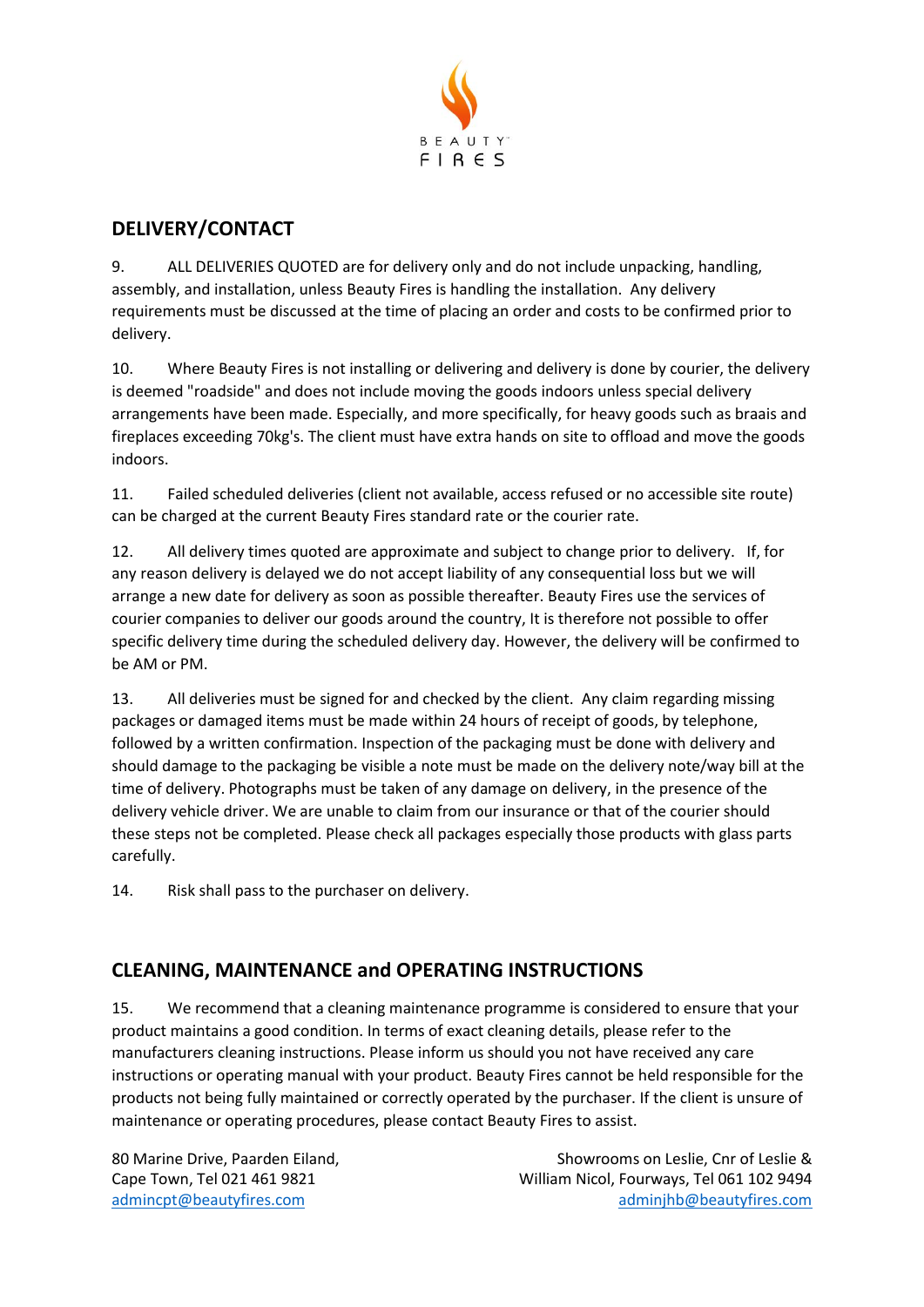

16. Gas operated products must be installed by a LPGSA registered installer. Beauty Fires cannot be held responsible for the incorrect installation of gas fireplaces. The client hereby warrants that they are aware that flue less gas fireplaces are not odourless. Should you encounter any problems with a gas product you should always contact your gas installer first for an assessment.

17. No warranty is given against rust or discoloration against any grade of steel.

## **RETURNS AND CREDIT**

18. Purchases can be returned within 7 days provided that it's unused, not opened and in it's original packaging. This excludes goods that have been custom made to order, made in 316 stainless steel or imported at the client's request. Goods must be undamaged and it will be at the sole discretion of Beauty Fires to determine whether the goods are damaged or used.

19. For imported goods, 316 stainless steel orders and custom products the deposit will not be refunded if the customer cancels the order at any stage after confirming the order.

20. Beauty Fires do not offer refunds on purchases returned outside of 7 days. In cases where returns are accepted a store credit will be offered minus a 15% handling/restocking/repackaging fee. If a confirmed order is cancelled after 7 days but the product was stored for the client, a refund may be requested and will incur a 15% administration fee. This excludes any custom orders, 316 stainless steel products or imported goods.

21. Where a customer requests the product to be returned and if the goods were delivered or collected from our shop it is the customer's responsibility to return the product back to Beauty Fires. Beauty Fires can arrange to have the goods collected the cost of which will be for the client's account and must be settled in full prior to collection. Should the customer return the product using a 3rd party arranged by Beauty Fires or the customer, the customer must arrange for insurance whilst the product is being transported. It is the client's responsibility to ensure the goods are packaged in a manner suitable for courier transport. Risk and ownership will only transfer once the goods are received in good condition by Beauty Fires.

## **WARRANTY & INSTALLATION**

22. Brands sold by Beauty Fires have varying manufacturer warranty periods, the minimum warranty period on any product sold is 24 months from date of purchase. Most brands, however, have longer warranty periods. This warranty covers defective parts and bad workmanship. Beauty Fires will either repair the product or replace the product with the same or a similar product should it find that a warranty claim is valid. The decision to replace, repair or reject the claim rests solely with Beauty Fires. The warranty does not cover wear and tear, incorrect installation, improper use, or a lack of maintenance. Refer to the individual product warranty instructions or contact Beauty Fires if you are unsure.

80 Marine Drive, Paarden Eiland, Showrooms on Leslie, Cnr of Leslie & Cape Town, Tel 021 461 9821 William Nicol, Fourways, Tel 061 102 9494 [admincpt@beautyfires.com](mailto:admincpt@beautyfires.com) [adminjhb@beautyfires.com](mailto:adminjhb@beautyfires.com)